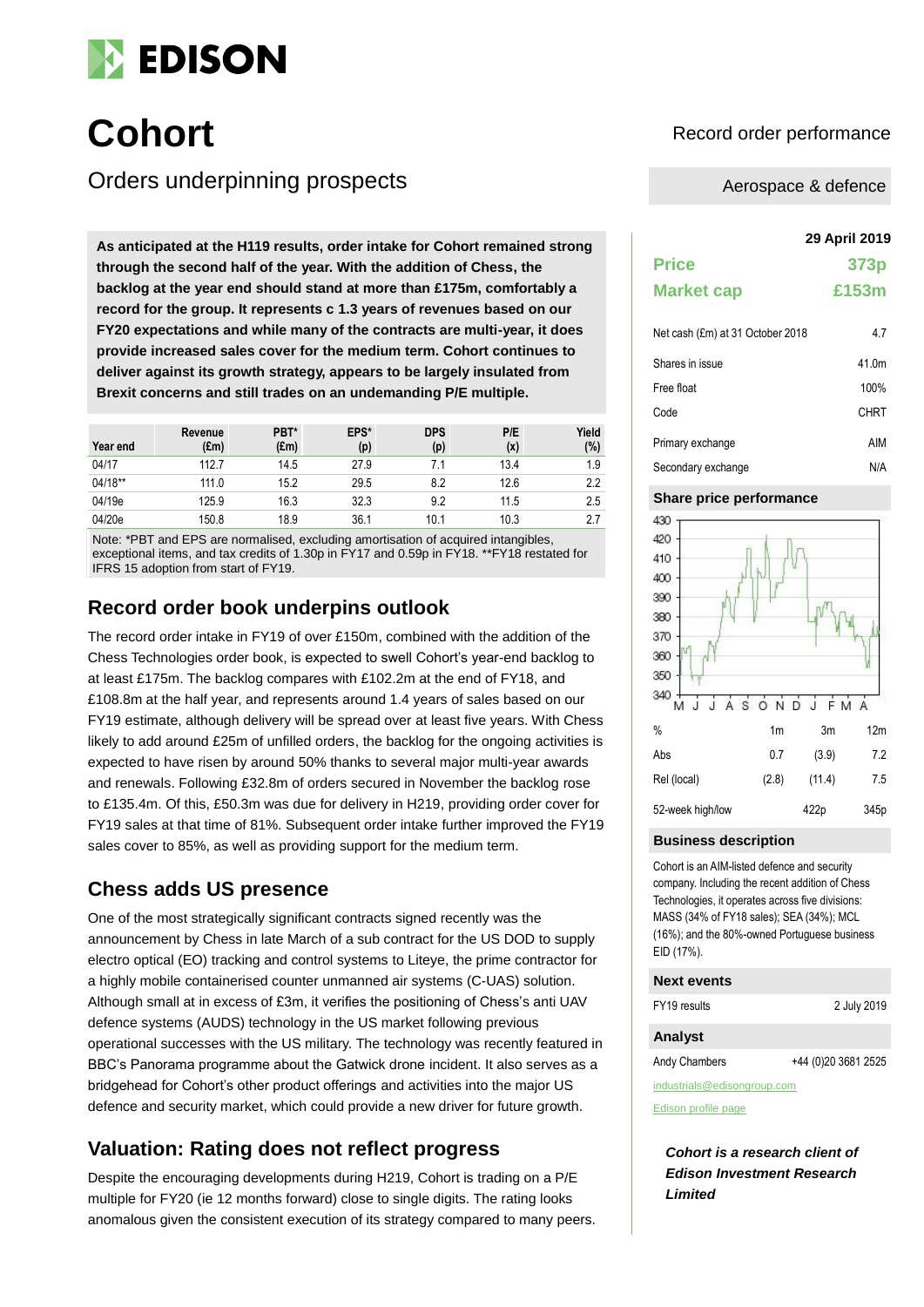

# **Order successes verify strategy**

Cohort continues to successfully execute on its strategy to deliver both organic and acquisition driven growth, with robust financial discipline and controls. It exploits the agility and innovation of smaller, more entrepreneurial business models while providing the stability of a larger company with shared capabilities and extended market access, supported by a strong financial position.

The continued success in achieving contract renewals, combined with new business opportunities, would appear to verify the relevance of Cohort's capabilities and know-how to its customer base. Many of the renewals are for longstanding contracts where Cohort has established credentials as the incumbent, enabling it to maintain its tenure. The expertise of the divisions in their own fields attracts new business opportunities both domestically in the UK (and Portugal for EID), as well as in export markets, as can be seen from the success in EWOS (electronic warfare operational support) markets and land and sea communications.

The addition of Chess Technologies with its strong military and export orientation (in FY18, 66% of sales were to overseas customers including 8% to the US) should provide the opportunity to take Cohort's overall offering to a wider audience.

The initial consideration of £20.1m for 81.84% of Chess is expected to leave Cohort with a net debt position at the year end, which at the half year was estimated to be around £16m. With further potential payments of up to £21.8m over the next two financial years, we expect the focus for FY20 will be on organic development. As a reminder, the split of Chess's revenues is shown below.



# **Contract awards in H219**

In November, the following major contract awards were announced and these were included in the backlog calculation for 30 November 2018 of £135.4m.

| Exhibit 3: Major order announcements in November 2018 |                 |      |                   |           |                                        |  |  |
|-------------------------------------------------------|-----------------|------|-------------------|-----------|----------------------------------------|--|--|
| Date                                                  | <b>Division</b> |      | Value £m Customer | Term      | <b>Activity</b>                        |  |  |
| 13 November                                           | EID             |      | 9.6 Export        | 2 years   | Vehicle intercoms                      |  |  |
| 13 November                                           | <b>MASS</b>     |      | 3.4 UK MOD        | 1.5 years | Business analysis support              |  |  |
| 20 November                                           | <b>SEA</b>      |      | 5.4 Royal Navy    | 5 years   | Maritime equipment support (follow on) |  |  |
| 21 November                                           | <b>MASS</b>     |      | 20.0 Export       | 7 years   | <b>EWOS</b> software and services      |  |  |
| <b>Total</b>                                          |                 | 38.4 |                   |           |                                        |  |  |
| Source: Company announcements                         |                 |      |                   |           |                                        |  |  |

**Exhibit 3: Major order announcements in November 2018**

We note that at the half year results the company indicated an order intake of £32.8m in November 2018 and we think this discrepancy with the figure shown in Exhibit 4 could reflect a delay between award and confirmation.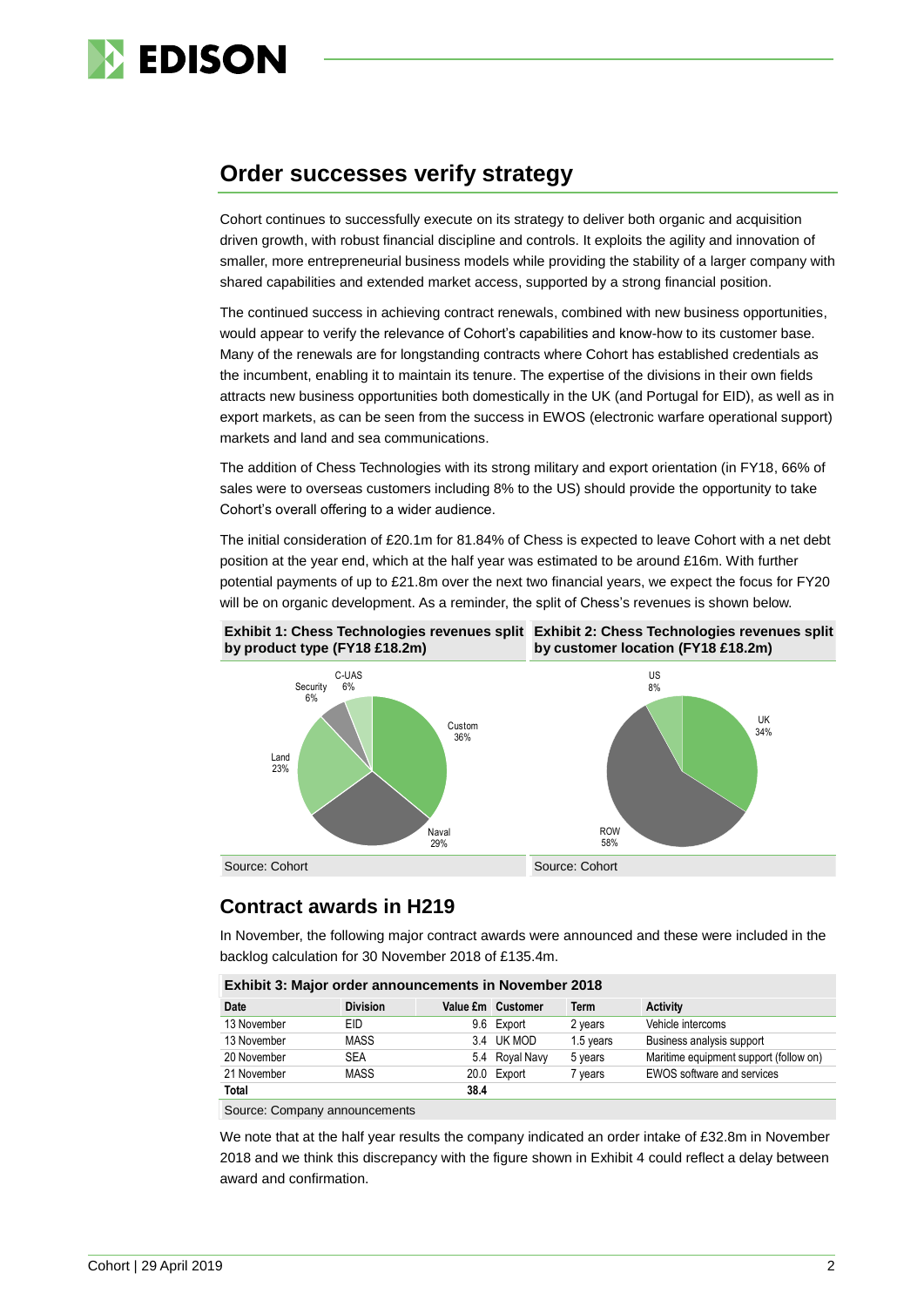

The contracts announced in H219 primarily reflect the conversion of three preferred bidder status prospects noted at the half year. We suspect there are a number of unidentified contracts that may have been signed without announcement during the period which could further boost the year-end backlog.

|  | Exhibit 4: Major order announcements since 1 December 2018 |  |  |
|--|------------------------------------------------------------|--|--|
|  |                                                            |  |  |

| Date             | <b>Division</b> | Value (£m) Customer |              | Term    | <b>Nature</b>                     |
|------------------|-----------------|---------------------|--------------|---------|-----------------------------------|
| 26 December 2018 | <b>MASS</b>     | 32                  | Thailand     | 3 years | EWOS software solutions & support |
| 12 February 2019 | MCL             |                     | 15.1 UK MOD  | 5 years | <b>Electronic Systems</b>         |
| 14 February 2019 | <b>MASS</b>     |                     | >50.0 UK MOD | 8 years | Strategic support                 |
| Total            |                 | >68.3               |              |         |                                   |

Source: Company announcements

On 27 March 2019 Chess was awarded a subcontract worth in excess of £3m for the US DOD to supply its AUDS technology to be integrated into a highly mobile containerised C-UAS solution.

# **Development of expected year-end backlog**

For the ongoing businesses (ie excluding Chess), of the £135.4m backlog at the end of November 2018, £50.3m was deliverable in the remainder of the financial year, taking total sales and orders on hand for delivery in FY19 at that time to £96.0m. Management indicated that of the preferred bidder status contracts outstanding at that point, some £7m of additional revenues would be delivered in H219. These have all now been awarded with an aggregate value in excess of £68.3m, leaving a further £14.9m of sales to be booked and shipped for H219 to reach our estimated revenues for the ongoing business of £117.9m for FY19, less than was required in H218.

|  |  | Exhibit 5: Cohort order backlog development |  |
|--|--|---------------------------------------------|--|

| <b>Ongoing activities</b>                             | £m      |
|-------------------------------------------------------|---------|
| Backlog at 30 November 2018                           | 135.4   |
| Of which traded in H219                               | $-50.3$ |
| Order intake from preferred bidder status             | 68.3    |
| Of which traded in H219 estimate                      | (7.0)   |
| Other identifiable contracts                          | 5.4     |
| Of which traded in H219 estimate                      | (0.5)   |
| Ongoing activities estimated backlog at 30 April 2019 | 151.3   |
| Chess Technologies estimated backlog at 30 April 2019 | 25.0    |
| <b>Estimated Cohort backlog at 30 April 2019</b>      | 176.3   |
|                                                       |         |

Source: Company announcements, Edison Investment Research

# **Conclusion**

As is normal for Cohort, its core business has cycles of major multi-year orders being renewed and then progressively traded from backlog. Further significant renewals are expected in FY20. The fact that intake and backlog are at record levels suggests that underlying growth is real with new business complementing the renewals. In addition, it should be remembered that the record performance is being achieved at a time when SEA's submarine activity is at a relatively low ebb, with major orders not expected until FY21. We believe investors should be encouraged by the underlying progress and that Chess Technologies will enhance growth prospects further. The current rating does not appear to reflect this.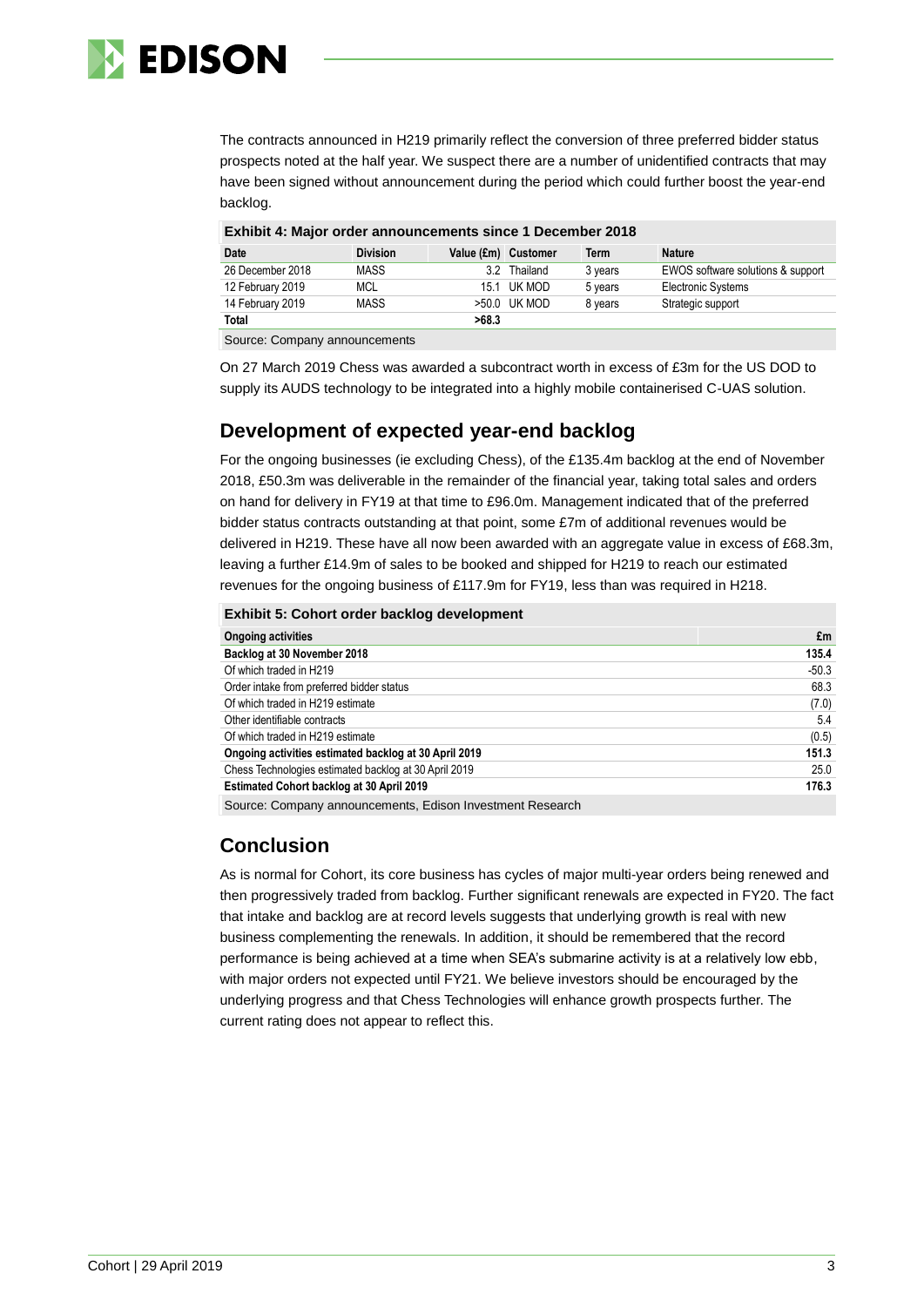

### **Exhibit 6: Financial summary**

|                                                       | 2017<br>£m      | 2018            | 2019e           | 2020e          |
|-------------------------------------------------------|-----------------|-----------------|-----------------|----------------|
| Year end 30 April                                     | <b>IFRS</b>     | <b>IFRS</b>     | <b>IFRS</b>     | <b>IFRS</b>    |
| <b>PROFIT &amp; LOSS</b>                              |                 |                 |                 |                |
| Revenue<br>Cost of Sales                              | 112.7<br>(73.7) | 111.0<br>(72.4) | 125.9<br>(82.1) | 150.8          |
| Gross Profit                                          | 39.0            | 38.6            | 43.8            | (98.4)<br>52.4 |
| <b>EBITDA</b>                                         | 15.7            | 16.4            | 17.8            | 21.1           |
| Operating Profit (before amort. and except.)          | 14.5            | 15.2            | 16.6            | 19.6           |
| Intangible Amortisation                               | (11.3)          | (5.3)           | (11.7)          | (7.3)          |
| Exceptionals                                          | (2.3)           | (0.3)           | (1.6)           | 0.0            |
| Other                                                 | 0.0             | 0.0             | 0.0             | 0.0            |
| <b>Operating Profit</b>                               | 1.0             | 9.6             | 3.3             | 12.3           |
| Net Interest                                          | 0.0             | (0.1)           | (0.3)           | (0.7)          |
| Profit Before Tax (norm)<br>Profit Before Tax (FRS 3) | 14.5<br>1.0     | 15.2<br>9.5     | 16.3<br>3.0     | 18.9<br>11.6   |
| Tax                                                   | 1.1             | (1.4)           | (0.5)           | (1.9)          |
| Profit After Tax (norm)                               | 12.8            | 12.7            | 13.7            | 15.8           |
| Profit After Tax (FRS 3)                              | 2.1             | 8.1             | 2.5             | 9.8            |
| Average Number of Shares Outstanding (m)              | 40.4            | 40.7            | 40.7            | 40.7           |
| EPS - fully diluted (p)                               | 27.6            | 29.2            | 32.0            | 35.7           |
| EPS - normalised (p)                                  | 27.9            | 29.5            | 32.3            | 36.1           |
| EPS - (IFRS) (p)                                      | 9.1             | 19.4            | 5.4             | 21.5           |
| Dividend per share (p)                                | 7.1             | 8.2             | 9.2             | 10.1           |
| Gross Margin (%)                                      | 34.6            | 34.8            | 34.8            | 34.8           |
| EBITDA Margin (%)                                     | 13.9            | 14.7            | 14.2            | 14.0           |
| Operating Margin (before GW and except.) (%)          | 12.9            | 13.7            | 13.2            | 13.0           |
| <b>BALANCE SHEET</b>                                  |                 |                 |                 |                |
| <b>Fixed Assets</b>                                   | 60.6            | 54.9            | 85.1            | 77.1           |
| <b>Intangible Assets</b>                              | 50.6            | 45.3            | 66.7            | 59.4           |
| <b>Tangible Assets</b>                                | 9.9             | 9.6             | 18.4            | 17.8           |
| Investments                                           | 0.0             | 0.0             | 0.0             | 0.0            |
| <b>Current Assets</b>                                 | 56.3            | 60.8            | 47.0            | 56.7           |
| <b>Stocks</b>                                         | 5.3             | 7.3             | 10.3            | 11.5           |
| Debtors<br>Cash                                       | 37.8<br>12.0    | 32.5<br>20.5    | 32.7<br>3.5     | 39.2<br>5.5    |
| Other                                                 | 1.2             | 0.5             | 0.5             | 0.5            |
| <b>Current Liabilities</b>                            | (39.7)          | (38.9)          | (21.2)          | (25.1)         |
| Creditors                                             | (36.1)          | (29.7)          | (21.2)          | (25.1)         |
| Short term borrowings                                 | (3.5)           | (9.2)           | 0.0             | $0.0\,$        |
| Long Term Liabilities                                 | (3.2)           | (1.9)           | (42.0)          | (34.0)         |
| Long term borrowings                                  | (0.0)           | 0.0             | (19.5)          | (12.0)         |
| Other long term liabilities                           | (3.2)           | (1.9)           | (22.6)          | (22.1)         |
| <b>Net Assets</b>                                     | 74.0            | 74.9            | 68.9            | 74.6           |
| <b>CASH FLOW</b>                                      |                 |                 |                 |                |
| Operating Cash Flow                                   | 2.4             | 15.7            | 4.1             | 18.0           |
| Net Interest<br>Tax                                   | 0.0<br>(1.7)    | (0.1)<br>(2.4)  | (0.3)<br>(2.6)  | (0.7)<br>(3.2) |
| Capex                                                 | (0.9)           | (0.7)           | (1.8)           | (0.8)          |
| Acquisitions/disposals                                | (9.1)           | 0.0             | (23.3)          | 0.0            |
| Financing                                             | 0.5             | (0.8)           | 0.0             | 0.0            |
| Dividends                                             | (2.5)           | (3.0)           | (3.4)           | (3.9)          |
| Other                                                 | 0.0             | (6.0)           | 0.0             | 0.0            |
| Net Cash Flow                                         | (11.4)          | 2.6             | (27.3)          | 9.5            |
| Opening net debt/(cash)                               | (19.8)          | (8.5)           | (11.3)          | 16.0           |
| HP finance leases initiated                           | 0.0             | 0.0             | 0.0             | 0.0            |
| Other                                                 | 0.0             | 0.2             | 0.0             | 0.0            |
| Closing net debt/(cash)                               | (8.5)           | (11.3)          | 16.0            | $6.5\,$        |

Source: Company reports, Edison Investment Research.

Note: Restated for IFRS15 from 2018, EPS includes historic one-off tax credits.